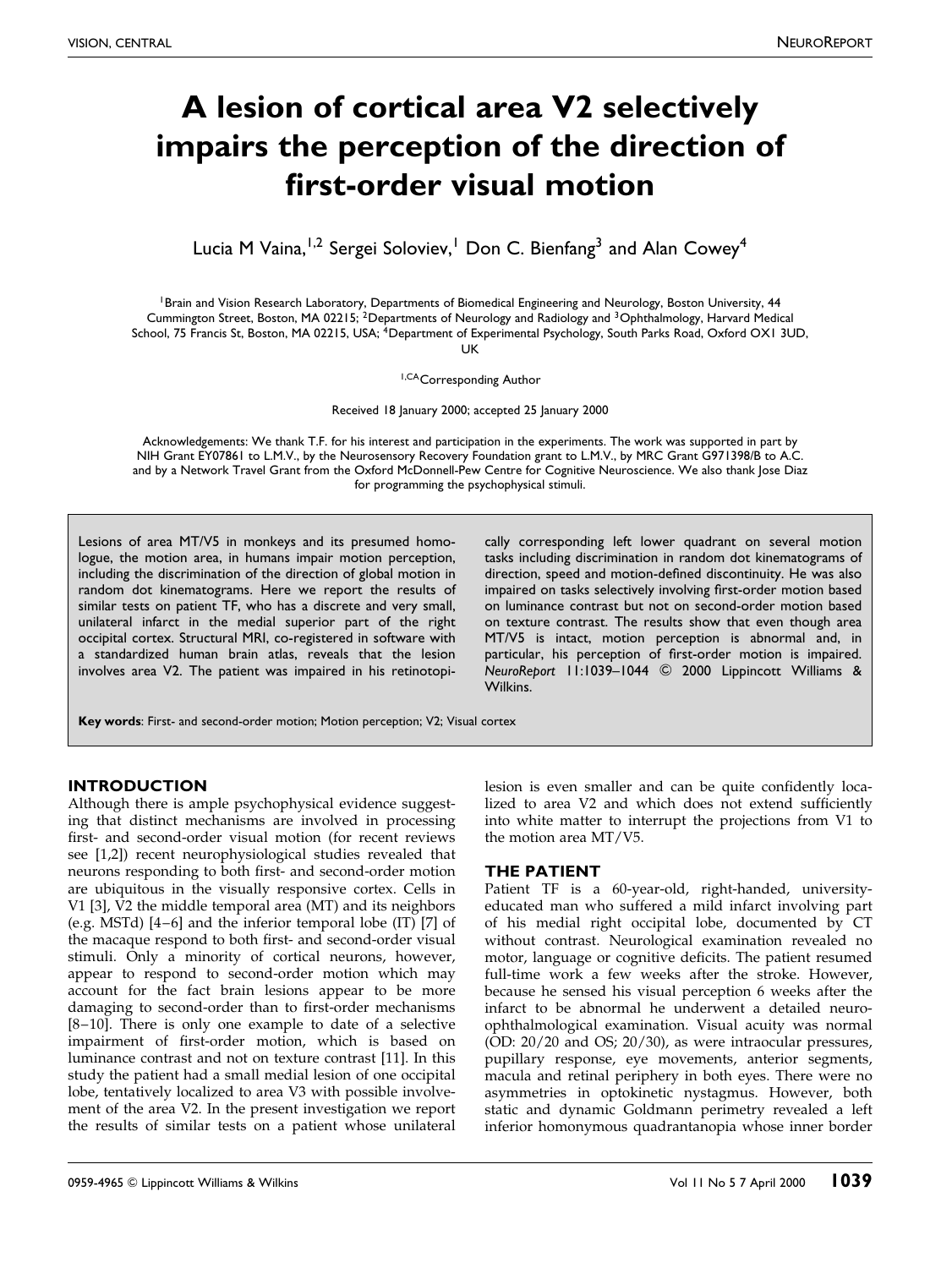was from 20 to  $30^{\circ}$  away from the centre of the visual field, consistent with his occipital lobe lesion above the calcarine fissure. The entire neuro-ophthalmological examination was repeated 6 weeks later, by which time TF had full visual fields. However, he still reported some peculiarity of his vision in the former scotoma, namely that perception of motion in the left inferior quadrant was altered although static form and colour vision were normal. TF then expressed keen interest in exploring the nature of his selective perceptual deficits and gave informed consent according to the Boston University Human Subjects Committee and the Brigham and Women Hospital Human Subjects' Committee for psychophysical evaluation of his visual impairment and for obtaining a high resolution MRI scan of the brain. His performance on psychophysical tests of colour, form and spatial discrimination was normal. However, he was selectively impaired on most visual motion tasks for stimuli presented in the left inferior quadrant of his visual field.

In this study we first compare TF's ability to discriminate direction and speed of motion and to perceive direction or detect discontinuity in noisy motion stimuli. Second, we compare his direction discrimination ability in first- and second-order local and global motion displays. The rationale for selecting these particular tests is that TF's lesion is similar to that of the, until now, unique patient RA [\[11,12\].](#page-5-0) Like TF, RA was selectively impaired on a broad range of first-order motion tasks, but his performance was normal on all second-order motion tasks we employed. However, TF's lesion is significantly smaller and better localized to a particular part of the extrastriate visual cortex.

The lesion: MRI of the brain, without i.v. contrast, were obtained with a 1.5T GE Signa System. Saggital T-1 weighted images, with 4 mm slices and 1 mm gap, and consecutive axial proton density regular spin echo images, with 3 mm slices and no gap, were obtained. An additional 124 coronal slices, 1.5 mm thick and no gap, were obtained by spoiled-gradient-echo acquisitions as described in detail in Vaina et al. [\[11\].](#page-5-0) Since TF's lesion was so small and mostly cortical it was appropriate to attempt to describe its location in a standardized anatomical framework. Accordingly, we performed a linear registration of the structural MRI data in Talairach space [\[13\]](#page-5-0) by first using Medx neuroimaging software [\[14\]](#page-5-0) to convert the individual slices into a 3D volume and then converting the raw imaging data into the conventional MINC format (Medical Image NetCDF). Subsequently we used the Montreal Neurological Institute Automated Linear Registration Package (MNI AutoReg) to transform points in the MRI space into Talairach space. The MNI AutoReg uses a completely automatic method based on multi-scale three-dimensional cross-correlation to register a given brain to the average MRI of 305 brains aligned with the Talaraich stereotaxic coordinate system [\[15\].](#page-5-0) An example of the visualisation of registered data for TF is shown in Fig. [1.](#page-2-0) The left column illustrates axial, saggital and coronal slices through the infarct, the middle column shows corresponding slices from the reference average brain used for registration, and the right column shows the superimposition of the respective slices. TF's lesion is unusually small, but could be

followed across four consecutive slices;  $x = 11-13$ ,  $y = -67$ to  $-73$ , and  $z = 18-24$ .

Anatomically (with the aid of the Talairach Daemon software http://ric.uthscsa.edu/projects/talairachdaemon. html) the Talairach coordinates of the lesion correspond to a small medial region in the right occipital lobe, centered in the cuneus and Brodmann area 18, and lying just above the calcarine fissure in what is almost certainly V2 but perhaps slightly encroaching on V3.

#### PSYCHOPHYSICAL METHODS AND RESULTS

Apparatus and procedures: The apparatus and psychophysical procedures are only briefly summarized here. Details are provided in Vaina et al. [\[3,4\].](#page-5-0) The displays were generated and the responses collected and analysed using a PowerMac computer. The stimuli were presented in the centre of a colour monitor (Apple Trinitron 0.25 mm pitch; 13 inch;  $640 \times 480$  pixels; viewing area  $235 \times 176$  mm; vertical scanning frequency 66.7 Hz and P22 phosphor, 256 grey levels). Each motion display was generated by a rapid sequence of static frames. In all conditions, each test-frame lasted 45 ms and stimuli were displayed for 22 frames (1 s). In all the tests employed the stimulus speed was 3 deg/s. Except where stated otherwise, dot density was 2 dots/  $\text{deg}^2$ , the mean luminance of the stimulus area was  $\sim$ 0.51 cd/m<sup>2</sup> and of the background 0.23 cd/m<sup>2</sup>. The difficulty of the tests was titrated by an adaptive staircase procedure described in Vaina et al. [\[10\]](#page-5-0) which was used to determine each subject's threshold, computed as the arithmetic mean of the last six reversals. The y axis of each of the data graphs in Fig. [2](#page-3-0) and Fig. [3](#page-3-0) indicates for each test the specific parameter whose values were varied using the adaptive staircase procedure.

Testing took place in a dark room, in which the only illumination came from the computer monitor. After 5 min dark adaptation, subjects received practice trials of varying difficulty which ensured that they understood the task. Between trials subjects viewed the uniform blank screen, except for the dark fixation mark. Throughout the trial and testing periods subjects sat 60 cm from the screen and binocularly fixated a small black mark to the left or right of the imaginary border of the stimulus aperture and positioned such that the stimulus was presented at  $2^{\circ}$  eccentricity to the left or right inferior quadrant of the visual field, just below the horizontal meridian. Subjects responded verbally and the examiner entered the response via the computer keyboard. In Fig[. 2 a](#page-3-0)nd Fig. 3 filled circles show the data from stimuli presented in the right lower visual quadrant (RIQ) and unfilled circles show the results for stimuli presented in the lower left visual quadrant  $(LIQ).$ 

Direction discrimination: The display was a sparse random dot kinematogram in a circular aperture  $10^{\circ}$  in diameter. All the dots moved upwards but at a variable angle to the left or right of true vertical (Fig. [2a](#page-3-0)), indicated by a vertical line  $0.5^{\circ}$  above the display. In a 2AFC procedure subjects were asked whether the dots moved to the right or the left with respect to the vertical line. Figure [2b](#page-3-0) shows that in his right lower quadrant, TF's threshold was similar to that of four age-matched control subjects,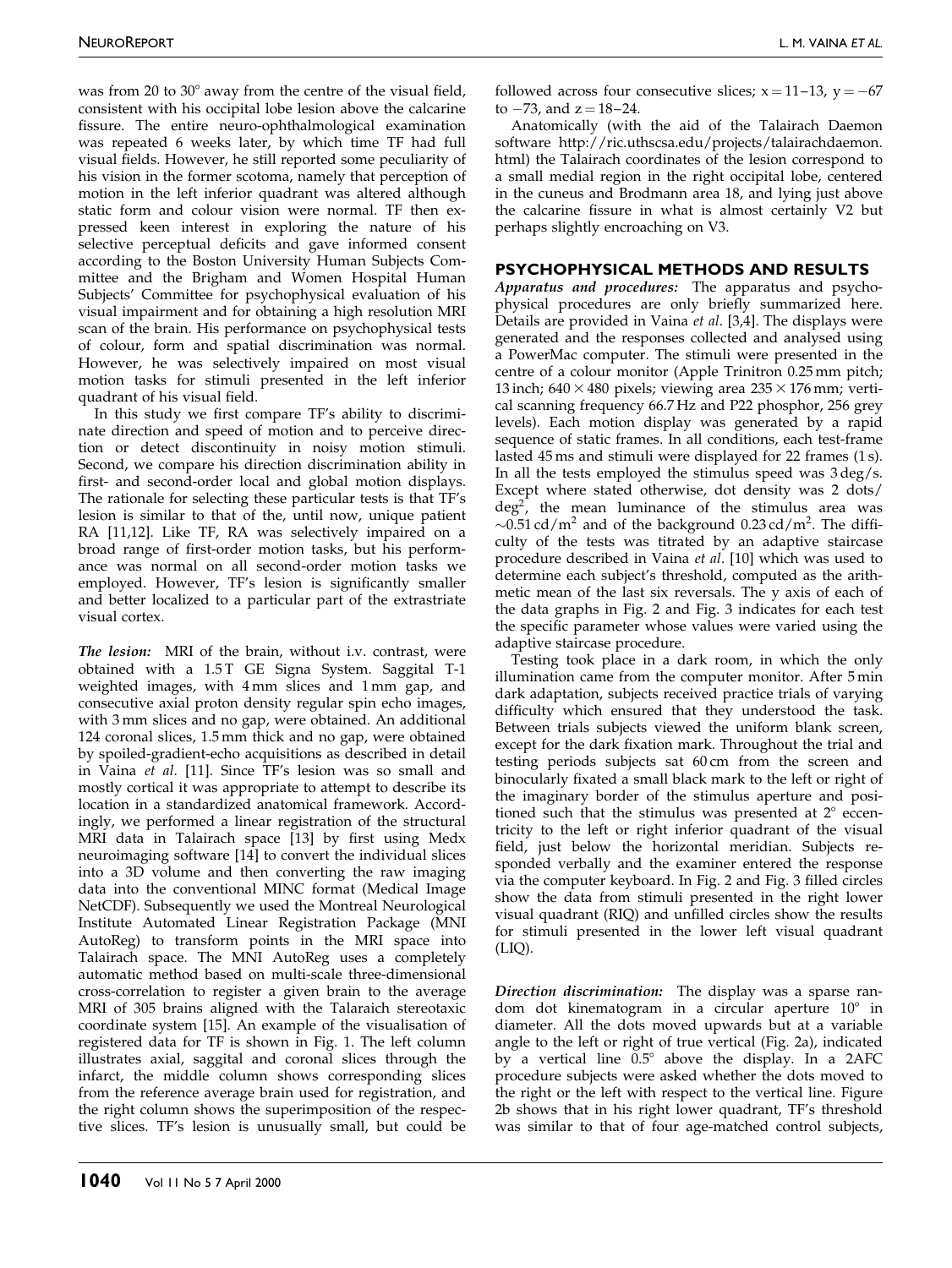<span id="page-2-0"></span>

Fig. 1. The registration in Talairach coordinates of the brain lesion in patient TF. (a) Slices of TF's brain through the centre of the lesion in axial, saggital and coronal planes. (b) Corresponding slices from the MNI average brain (prepared from 305 different brains). (c) The patient's brain superimposed on the average brain. The size of the lesion, p, determined by  $\rho = \sqrt{\Delta x^2 + \Delta y^2 + \Delta z^2}$ , where  $\Delta x$ ,  $\Delta y$ ,  $\Delta z$  are its length in three dimensions, is  $\rho = 11.2$  mm.

but in his left lower quadrant there was a roughly fourfold increase in threshold.

Speed discrimination: Random dot kinematograms were presented in two circular apertures, each  $10^{\circ}$  in diameter, one displayed 500 ms after the other (Fig[. 2c](#page-3-0)). In each trial, the dots within each aperture moved at the same speed in random directions but at a different speed in the two intervals. The standard speed of 3 deg/sec, presented in one or other aperture at random, varied randomly from trial to trial by  $\pm 20\%$  to deter subjects from trying to judge speed by distance travelled. The speed in the other aperture was titrated downwards, starting at 6 deg/s. Fig[. 2d](#page-3-0) shows that TF's speed discrimination threshold was doubled in his left lower quadrant in comparison with seven age-matched control subjects but was tripled in comparison to his threshold in his intact right lower quadrant, where he performed better than the majority of the control subjects.

Motion coherence: The stimuli (Fig. [2e](#page-3-0)) were stochastic random dot kinematograms with a coherent motion direction signal of variable strength (signal dots) embedded in masking motion noise (noise dots), presented in a  $10^{\circ}$ diameter circular aperture. In a 4AFC tasks subjects were asked to determine whether the global motion of the display was to the left, right, up or down. Figur[e 2f](#page-3-0) shows that in his impaired left lower quadrant TF's coherence threshold was more than three times greater than in his right lower quadrant, where his performance was no different from that of five age-matched control subjects.

Motion discontinuity: The stimulus was similar to the previous one (motion coherence) except that in half of the trials the display appeared bisected by an illusory line of variable orientation (as shown in Fig. [2g](#page-3-0)). Within each semicircle the direction of the coherent motion was either upward or downward, and it was opposite to that in the other semicircle thus giving the vivid impression of a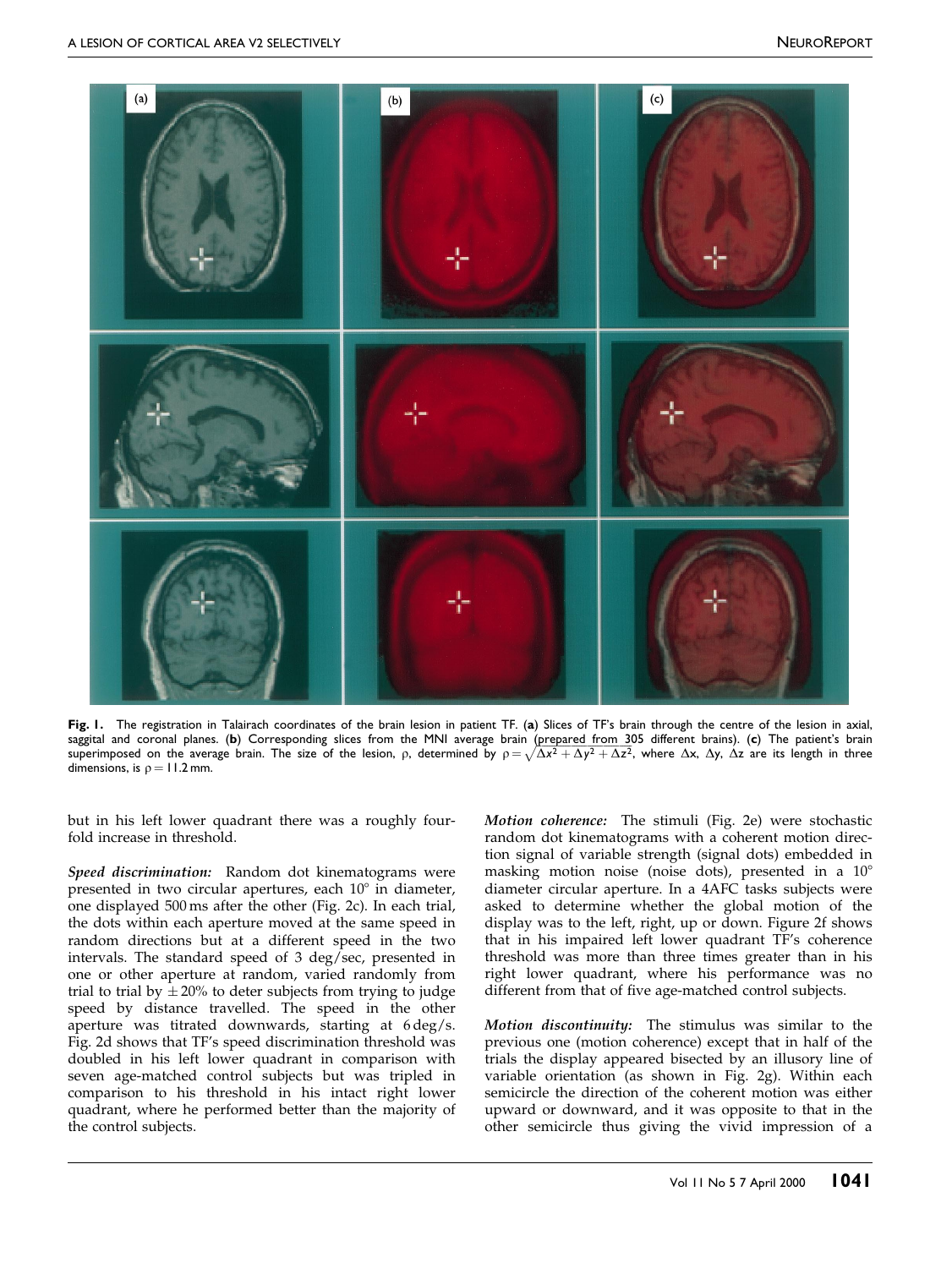<span id="page-3-0"></span>

Fig. 2. The figures on the left represent schematically the stimuli used in the following tests: A: direction discrimination; C: speed discrimination; E: motion coherence and G: motion discontinuity. On the right are the results for each test from age matched normal control subjects and TF. The open circles represent the results for stimuli presented in the right inferior quadrant, and filled circles the results for stimuli shown in the left inferior quadrant. Note that TF was selectively impaired on all these tests for stimuli presented in the left inferior quadrant corresponding to his right medial occipital lesion.

bisecting line. The subjects had to indicate whether the moving display was homogeneous or not. Using the adaptive staircase procedure on the level of coherence, the test automatically calculated the threshold of proportion of signal dots necessary for subjects' discrimination between homogeneous motion and presence of a discontinuity. Figure 2h shows that in his impaired lower left quadrant TF's threshold was about double that in his right quadrant or in either quadrant of seven control subjects.

D-max in first- and second-order motion: D-max, or maximum displacement, corresponds to the maximum jump between frames that allows subjects to perceive the



Fig. 3. Schematic of the display used to measure direction discrimination in textured random dot kinematograms. In (a) the motion is firstorder: a group of micropatterns differing from the background in luminance is shifted coherently to the left or to the right. In (b) the motion is second-order: the shifting micropatterns differ from the background in contrast but in mean luminance. (c,d) Performance of TF and control subjects on the two tasks for stimuli presented in the inferior quadrants. TF was impaired in his left visual quadrant for the first-order stimulus but not for the second-order stimulus.

leftward or rightward direction of the stimulus (textured pattern). The display subtended  $10 \times 10$  deg arc, and was divided into a notional grid of  $38 \times 38$  blocks, each consisting of a dense random dot microtexture (Fig. 3a,b). The dots defining the microtextures were evenly distributed on or off, as represented by different gray levels. Because the random reassignment of the on and off state of a dot in the background and tokens the whole stimulus appeared to flicker. On each trial 42% of the blocks, randomly assigned and called token-blocks, moved left or right while the remaining 58% constituted the background. The mean luminance of the background was  $9.5 \text{ cd/m}^2$  with mean contrast of 0.2.

Depending on the luminance and contrast ratios between the blocks and the background there were two test conditions: (1) first-order motion (Fig. 3a), in which a block differed from the background in mean luminance (12.3 vs  $9.5 \text{ cd/m}^2$ ) but not mean contrast (which was kept at constant 0.2); (2) second-order motion (Fig. 3b), in which a block differed from the background in mean contrast (0.6  $vs$  0.2) but not mean luminance. The motion display consisted of two successive 45 ms frames with zero interframe interval and the spatial pattern of texture defining the tokens and the background varied randomly from frame-to-frame. The size of the step of the displacement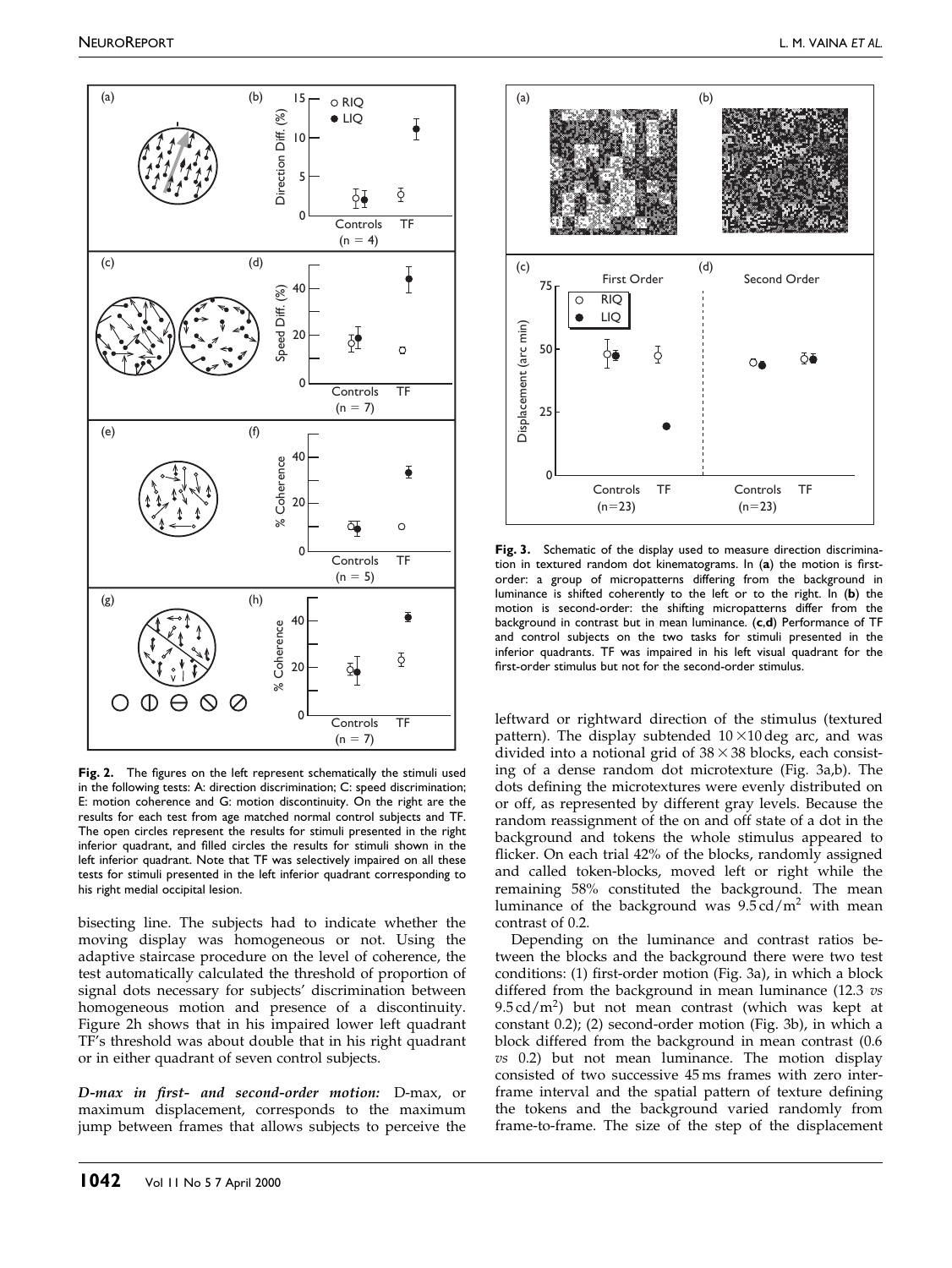was varied from trial to trial using the adaptive staircase procedure.

Figure [3c](#page-3-0) shows that for the first-order motion stimulus in the right lower quadrant TF's D-max was little different from that of the two control subjects, whereas in his impaired lower left quadrant his D-max was more than halved. His performance, however, was normal in both left and right inferior quadrants for second-order motion stimuli (Fig[. 3d](#page-3-0)).

Direction discrimination in first- and second-order global motion: The display, shown in Fig. 4a,b, was like that used to measure D-max but the strength of the motion signal was systematically varied by changing the proportion of token-blocks that moved in the same direction, left or right. The remaining moving blocks appeared from frame to frame at random locations, creating the impression of random textured flicker. Moving block density was 2 blocks/deg<sup>2</sup> and speed was  $3 \text{ deg/s}$ . The mean luminance of first-order blocks was  $12.3$  cd m<sup>2</sup> and contrast was 0.2, while the mean luminance of second-order blocks was 9.5 cd  $m<sup>2</sup>$  and contrast was 0.6. The stimulus was presented for twelve 45 ms frames, with zero interframe interval. Figure 4c,d shows that although TF was not impaired on the second-order motion stimulus, his threshold for discriminating the direction of first-order global motion was increased by 4-fold in his left lower quadrant compared to his performance in the right inferior quadrant and the performance of the 17 normal control subjects.



Fig. 4. On the top are shown schematic views of the first-order motion coherence task (a) and the second-order motion coherence task (b). On the bottom, (c) and (d) show the threshold coherence necessary to reliably perform these tasks from control subjects and TF. Note that compared to the normal controls, TF's performance on the first-order task was impaired for stimulus presentation in his left inferior quadrant.

#### **DISCUSSION**

We found that TF, a patient with a small (about 11 mm) infarct in the medial superior occipital lobe, could not process first-order motion normally in his left lower visual quadrant. The result confirms our earlier findings [\[11\]](#page-5-0) in a patient with a larger lesion. By co-registering the structural MR images and a standardized brain (using the Montreal Neurological Institute atlas) and determining the co-ordinates of the lesion in Talairach space it was possible to localize the lesion, perhaps exclusively, to upper V2, corresponding to the left lower visual quadrant. It was argued by Horton and Hoyt [\[16\]](#page-5-0) that quadrantic field defects whose horizontal border respects the horizontal retinal meridian, as in patient TF before his quadrantanopia resolved, probably reflect damage to  $\overline{V2}$ , which is respectively divided above and below V1 into an upper and lower representation of the two contralateral retinal quadrants. However, the two patients studied by Horton and Hoyt had long-lasting and dense quadrantic field defects that reached or almost reached the fovea whereas TF's scotoma was restricted to eccentricities well beyond the macula and rapidly resolved. The likely explanation for the difference is that in TF there was no or only shortlasting damage to adjacent V1, as also indicated by the MR images.

From the lesion analysis it appears that the direct projection from V1 to MT suggested to provide the neural circuitry for the early cortical stages of first-order motion [\[17\]](#page-5-0) was normal in TF, while the projection from V1 to MT via V2, assumed to mediate the second-order motion pathway [\[17\]](#page-5-0) was disrupted. This model is inconsistent with the psychophsyical data presented here which showed that TF's performance was impaired on some first-order motion tasks but normal on second-order motion. While the classical models of early diverging parallel pathways selectively mediating these two types of motion cannot explain TF's data, they can be accounted for by the recent model of Clifford and Vaina [\[1\].](#page-5-0) In this model a first-order channel computes motion at coarse and fine scales, and a second-order motion channel operates at the coarse scale. In the context of this model, TF's performance may be viewed as disabling the fine scale of first-order motion processing which results in his impairment on discrimination of direction, speed and motion-defined discontinuity. However, the operating coarse channel would explain his normal performance on the second-order stimuli and the fact that he is not blind to the other motion tasks reported here. Could the coarse motion channel be mediated by the pathway V1-dV3-MT [\[18\]?](#page-5-0) A recent fMRI study in normal human subjects [\[19\]](#page-5-0) shows that the cortical areas V3, VP and MT elicit the strongest responses to second-order motion, and these areas were not involved in TF's lesion, thus providing an anatomical basis for his normal secondorder motion perception and for the hypothesis that TF's motion perception is mediated by the coarse channel of Clifford and Vaina's model [\[1\].](#page-5-0)

# **CONCLUSION**

A patient with unilateral damage to the upper part of cortical area V2, corresponding to his left lower visual quadrant, was impaired at discriminating the direction of motion in noisy first-order random dot displays. As his